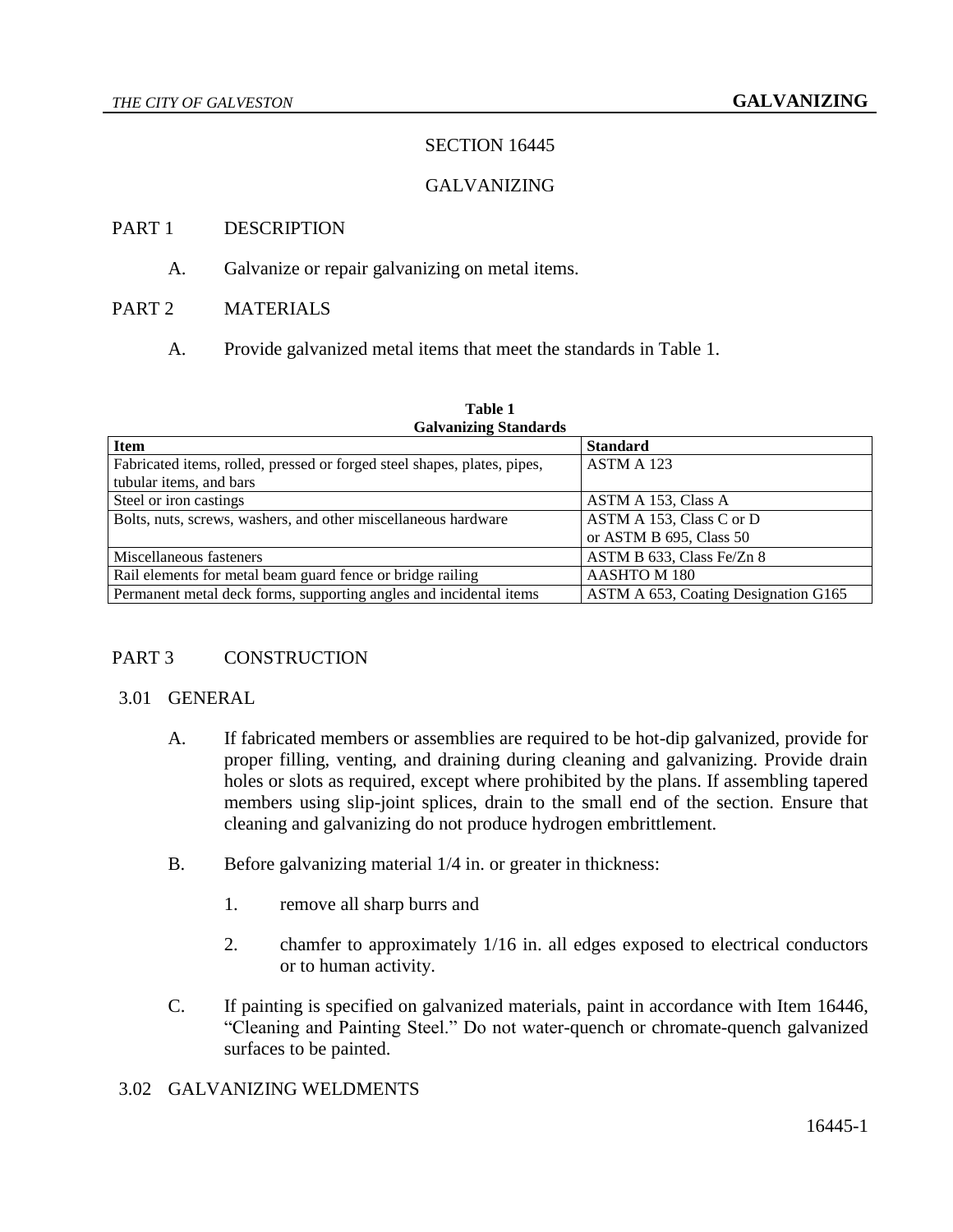A. If problems develop during galvanizing of welded material, the Owner's Representative may require a test of the compatibility of the combined galvanizing and welding procedures in accordance with Section 16441, Part 3, 3.02 F. "Testing of Galvanized Weldments," and may require modification of one or both of the galvanizing and welding procedures.

### 3.03 WORKMANSHIP

- A. Coverage
	- 1. Bare spots at most 1/8 in. across are acceptable unless numerous. Repair larger bare spots in accordance with Section 16445, Part 3, 3.04 "Repairs." Runs or drips of zinc coating are acceptable unless they interfere with the intended use of the product. Carefully hand-file excessive zinc accumulations.
- B. Adhesion
	- 1. To test coating adhesion, tap the coated area with a small hammer. The coating is acceptable if it is not brittle and does not scale or flake.
- C. Appearance.
	- 1. White Rust
		- a. A white powdery residue indicates moisture. Remove heavy layers of white rust that have caused the coating to pit. Light coatings may remain unless the Owner's Representative requires chemical removal. Remove white rust from articles that will be in direct contact with soil.
	- 2. Red Rust
		- a. Red rust on galvanized items indicates uncoated areas. See Section 16445, Part 3, 3.03 A. "Coverage," for acceptance criteria.
	- 3. Alligator Cracking or Spider Webbing
		- a. The composition of the base metal may cause dark lines resembling alligator skin. See Section 16445, Part 3, 3.03 B. "Adhesion," to determine whether the coating is acceptable.
	- 4. Dull Gray Coating
		- a. The composition of the base metal can cause a dull gray color. See Section 16445, Part 3, 3.03 B. "Adhesion," to determine whether the coating is acceptable.
- D. Coating Thickness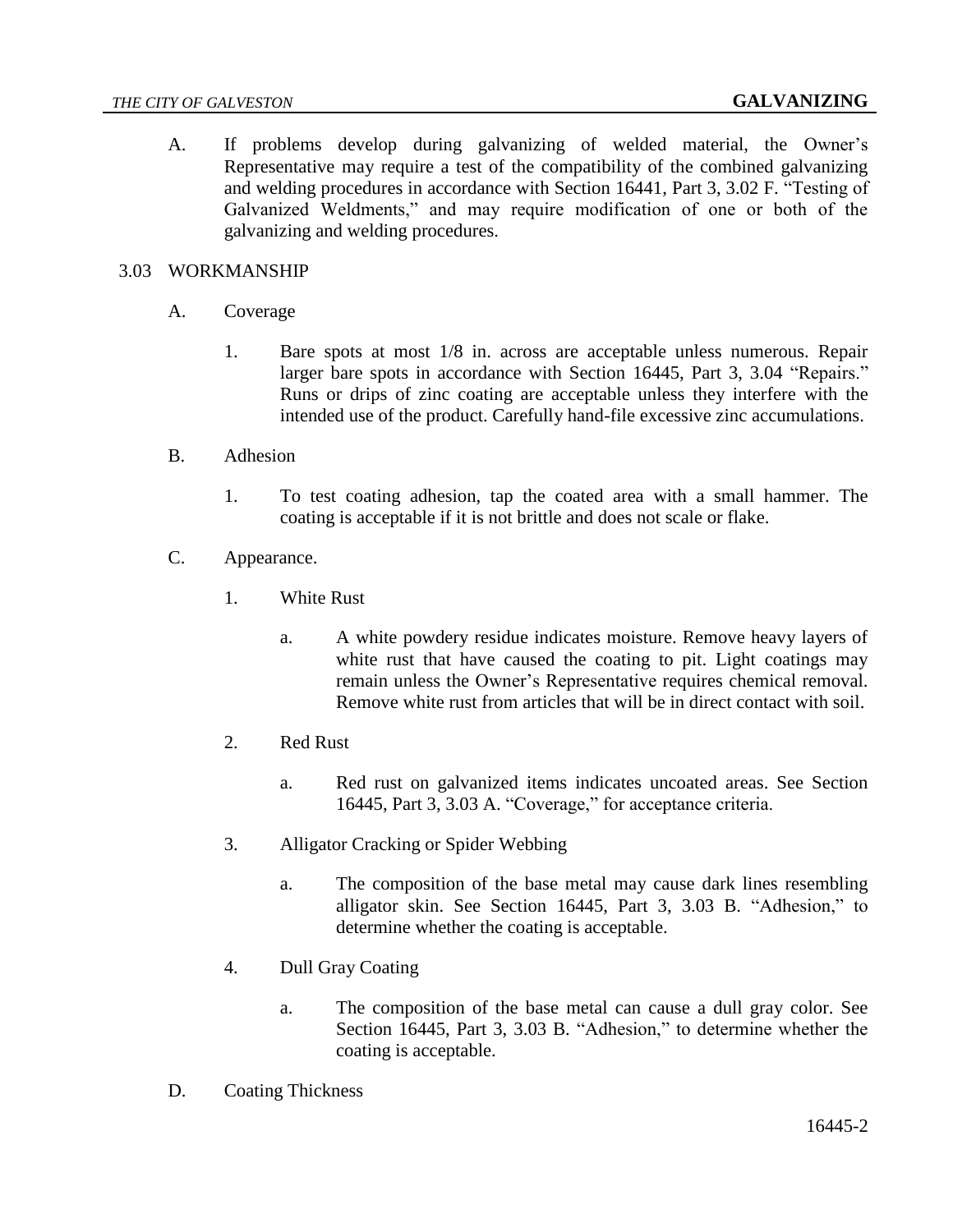1. Galvanize to the thickness specified.

## 3.04 REPAIRS

- A. Use zinc-based solders, sprayed zinc, or zinc-rich paints for repairs, in accordance with this Section.
	- 1. Materials
		- a. Zinc-Based Solders
			- (1). Solders used in rod form or as powders:
				- (a). zinc–tin–lead alloys with liquidus temperatures in the range of 446°F to 500°F or
				- (b). zinc–cadmium alloys with liquidus temperatures in the range of 518°F to 527°F.
		- b. Sprayed Zinc (Metallizing)
			- (1). Zinc coating applied by spraying with droplets of molten metal using wire, ribbon, or powder processes.
		- c. Organic Zinc-Rich Paints
			- (1). Zinc-rich paints based on organic binders that:
				- (a). are premixed and formulated specifically for use on steel surfaces and
				- (b). will provide a dried film containing a minimum of 94% zinc dust, by weight.
	- 2. Repair Processes.
		- a. Zinc-Based Solders
			- (1). Remove moisture, oil, grease, dirt, corrosion products, and welding slag or flux from surfaces to be repaired. Clean surface to white metal by wire brushing, light grinding, or mild blasting extending into the surrounding undamaged galvanized coating. Preheat cleaned areas to at least 600°F but not more than 750°F. Wire-brush while heating and evenly distribute a layer of zinc solder. When repair is completed, flush the repaired area with water or wipe with a damp cloth to remove flux residue.